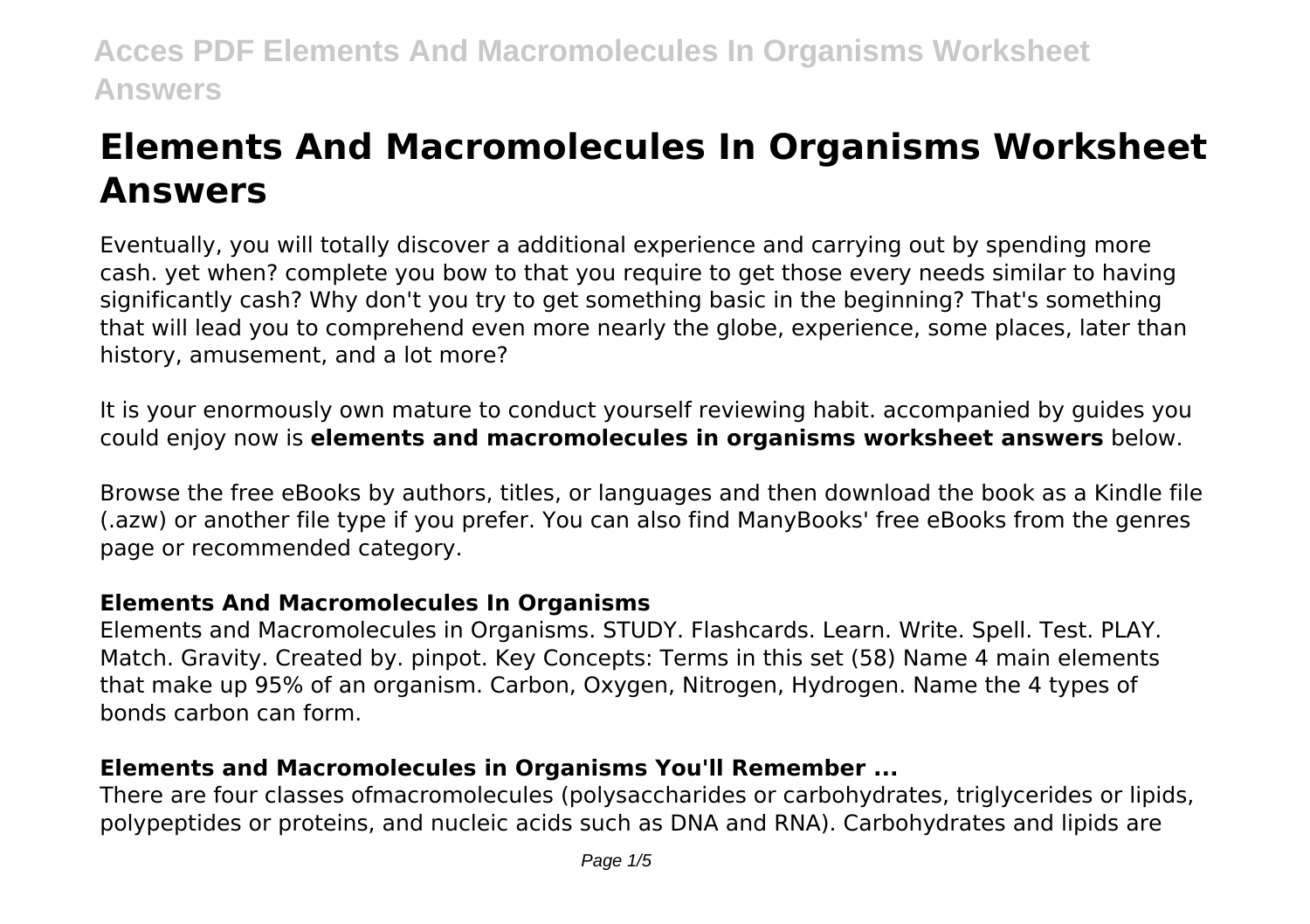made of only carbon, hydrogen, and oxygen (CHO). Proteins are made of carbon, hydrogen, oxygen, and nitrogen (CHON).

#### **KMBT 654-20131204105628**

Elements & Macromolecules in Organisms Most common elements in living things are carbon, hydrogen, nitrogen, and oxygen. These four elements constitute about 95% of your body weight. All compounds can be classified in two broad categories --- organic and inorganic compounds. Organic compounds are made primarily of carbon.

#### **Elements & Macromolecules in Organisms**

Elements & Macromolecules in Organisms. Most common elements in living things are . carbon, hydrogen, nitrogen, and oxygen. These four elements constitute about . 95% of your body weight. All compounds can be classified in two broad categories --- organic and inorganic compounds.

#### **Elements & Macromolecules in Organisms**

name the 4 classes of macromolecules carbohydrates, triglycerides or lipids, polypeptides or proteins, and nucleic acids, such as DNA and RNA give 2 examples of nucleic acids

## **Biology Elements & Macromolecules in Organisms Questions ...**

Similar to elements and macromolecules in organisms answer key, Have you at any time had these times whenever you have been spending some superior times with the family, but you could not allow to typically use your urge of checking your answering device and voicemail to see if there was a client or client waiting for being called?

## **Elements And Macromolecules In Organisms Answer Key ...**

A macromolecule is a very large molecule, usually consisting of repeated subunits called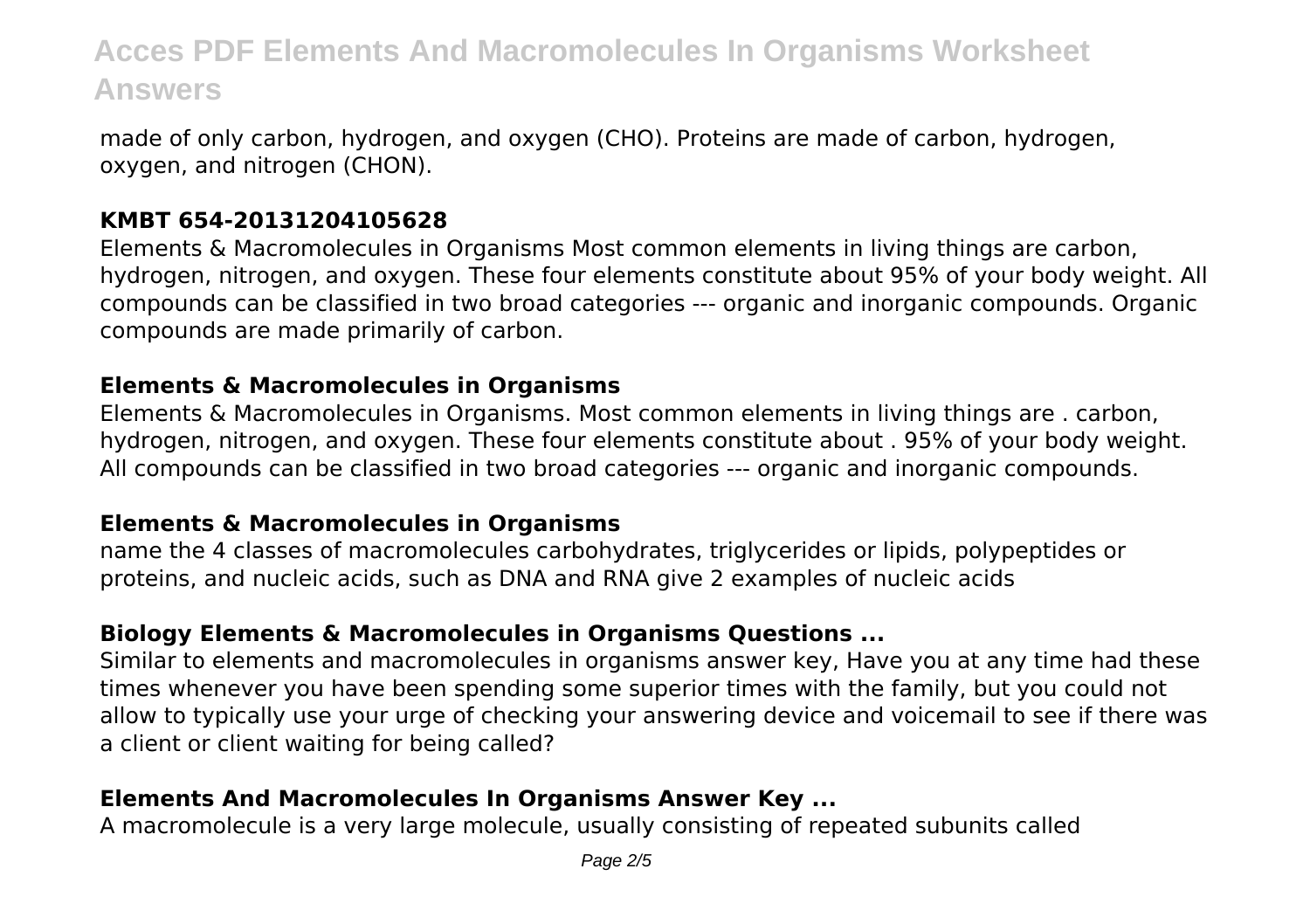monomers, which cannot be reduced to simpler constituents without sacrificing the "building block" element. While there is no standard definition of how large a molecule must be to earn the "macro" prefix, they generally have, at a minimum, thousands of atoms.

## **What Are the Four Macromolecules of Life? | Sciencing**

Elements & Macromolecules in Organisms Most common elements in living things are carbon, hydrogen, nitrogen, and oxygen. These four elements constitute about 95% of your body weight. All compounds can be classified in two broad categories --- organic and inorganic compounds. Organic compounds are made primarily of carbon.

### **Answer Key For Elements And Macromolecules In Organisms**

Macromolecules are particularly large molecules that contain a lot of atoms. Macromolecules sometimes consist of long chains of repetitive units of atoms and are known as polymers, but not all macromolecules are polymers. These large molecules play a number of vital roles in living organisms.

#### **The Function of Macromolecules | Sciencing**

Elements & Macromolecules in Organisms Most common elements in living things are carbon, hydrogen, nitrogen, and oxygen. These four elements constitute about 95% of your body weight. All compounds can be classified in two broad categories --- organic and inorganic compounds. Organic compounds are made primarily of carbon.

#### **Answer Key For Elements And Macromolecules In Organisms**

Biology Unit 2 Name Elements & Macromolecules in Organisms Date/Hour Most common elements in living things are carbon, hydrogen, nitrogen, and oxygen. These four elements constitute about 95% of your body weight. All compounds can be classified in two broad categories --- organic and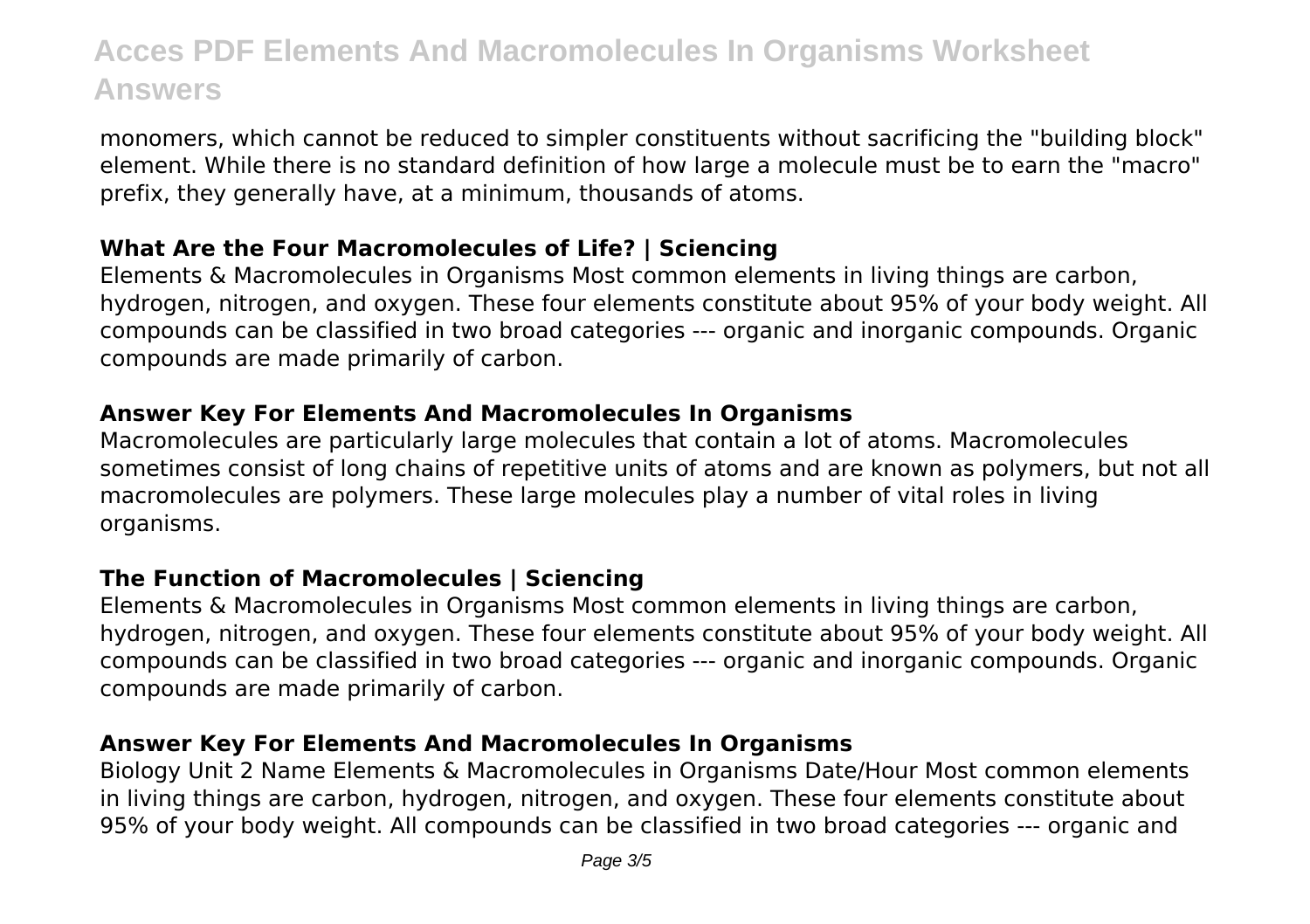inorganic compounds.

## **Biology Unit 2 Name Elements & Macromolecules in Organisms ...**

Elements Macromolecules In Organisms Packet Answer and oxygen (CHO). Proteins are made of carbon, hydrogen, oxygen, and nitrogen (CHON). Name: Elements & Macromolecules in Organisms Lipids, Polysaccharides, Proteins and Polynucleotides are the major groups of macromolecules that are found in all living organisms. Examples are carbohydrates, Page 8/29

#### **Elements Macromolecules In Organisms Packet Answer**

Elements Macromolecules In Organisms Answers Key Author: staging.epigami.sg-2020-12-08T00:00:00+00:01 Subject: Elements Macromolecules In Organisms Answers Key Keywords: elements, macromolecules, in, organisms, answers, key Created Date: 12/8/2020 11:46:03 AM

#### **Elements Macromolecules In Organisms Answers Key**

Elements & Macromolecules in Organism Reading Guide Most common elements in living things are carbon, hydrogen, nitrogen, and oxygen. These four elements constitute about 95% of your body weight. All compounds can be classified in two broad categories --- organic and inorganic compounds. Organic compounds are made primarily of carbon. Carbon ...

#### **Elements & Macromolecules in Organism Reading Guide**

Carbohydrates are a group of macromolecules that are a vital energy source for the cell, provide structural support to many organisms, and can be found on the surface of the cell as receptors or for cell recognition. Carbohydrates are classified as monosaccharides, disaccharides, and polysaccharides, depending on the number of monomers in the molecule.